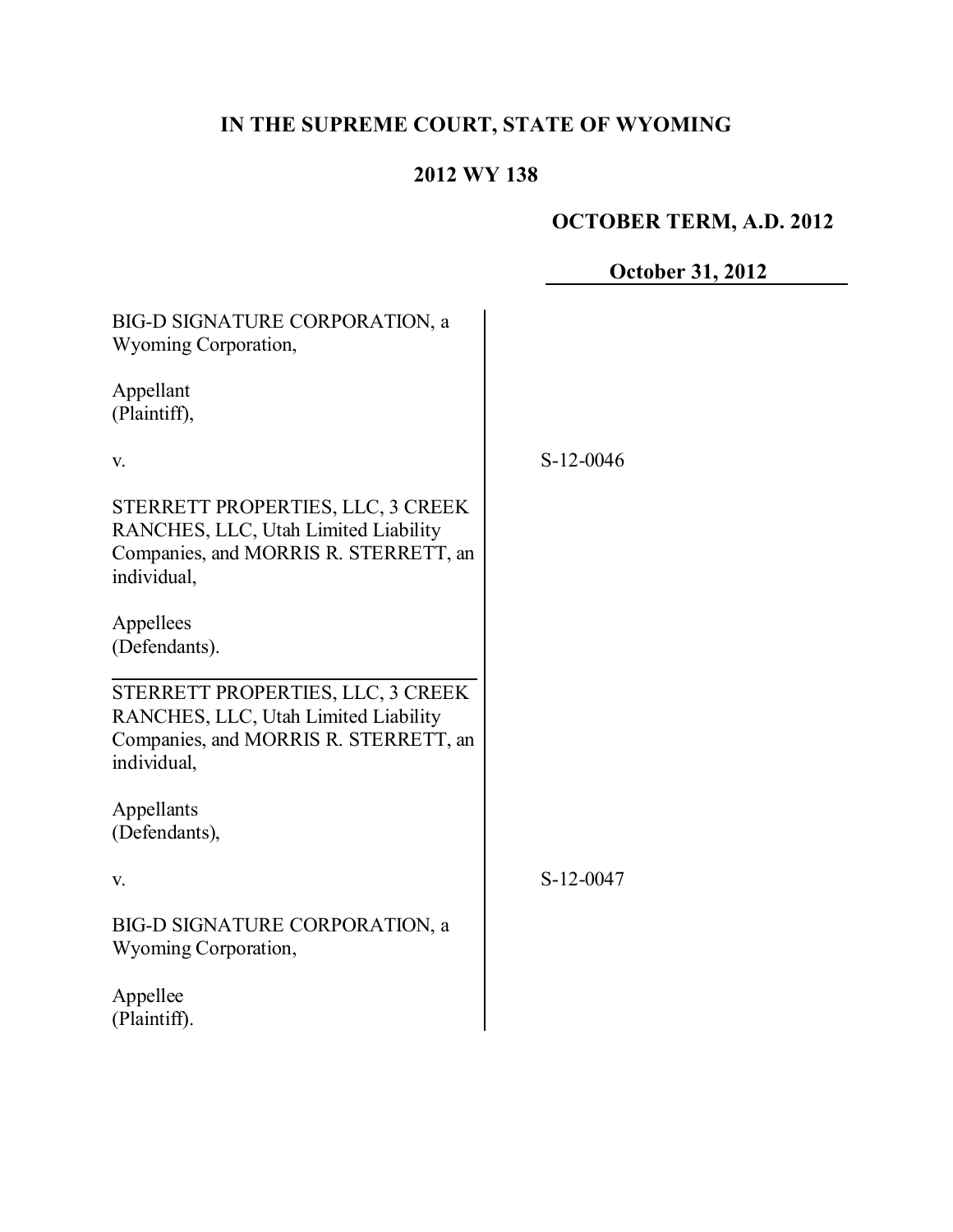### *Appeals from the District Court of Teton County The Honorable Dennis L. Sanderson, Judge*

# *Representing Big-D Signature Corporation:*

David F. DeFazio and Sarah E. Tollison of DeFazio Law Office, LLC, Jackson, Wyoming. Argument by Ms. Tollison and Mr. DeFazio.

#### *Representing Sterrett Properties, LLC, 3 Creek Ranches, LLC, and Morris R. Sterrett:* Andrea L. Richard of The Richard Law Firm, P.C., Jackson, Wyoming.

*Before KITE, C.J., and HILL, VOIGT, BURKE, JJ., and PRICE, D.J.*

**NOTICE: This opinion is subject to formal revision before publication in Pacific Reporter Third. Readers are requested to notify the Clerk of the Supreme Court, Supreme Court Building, Cheyenne, Wyoming 82002, of any typographical or other formal errors so that correction may be made before final publication in the permanent volume.**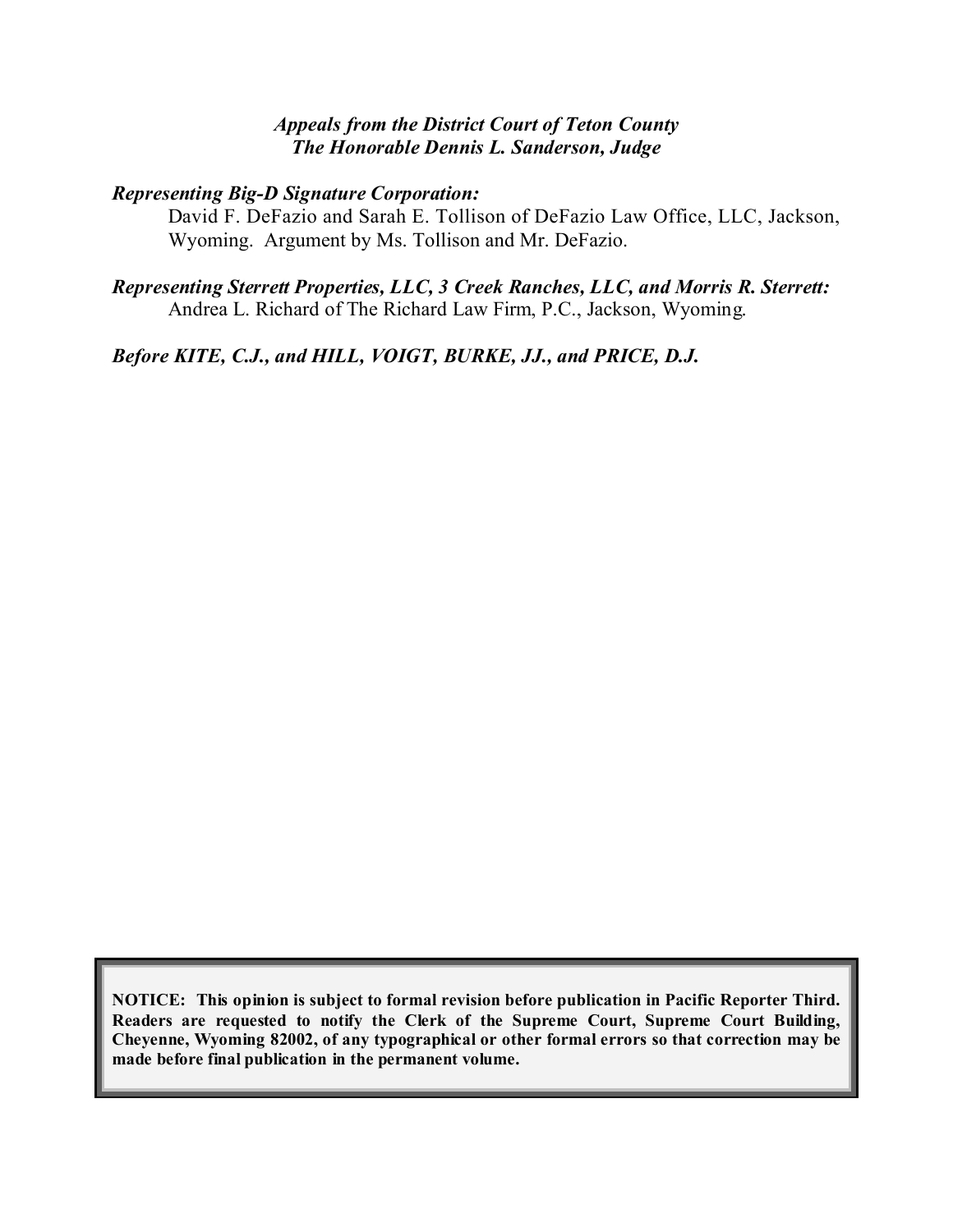#### **PRICE, District Judge.**

[¶1] This case arises out of a home construction contract between the contractors, Big-D Signature Corporation (Big-D) and two LLCs, Sterrett Properties, LLC and 3 Creek Ranches, LLC (LLCs). Morris Sterrett (Mr. Sterrett) is the owner of the property on which the home was built. Big-D filed suit against the LLCs and Mr. Sterrett, who then counterclaimed. The district court entered a partial summary adjudication which was later partially vacated. Then a jury trial commenced, but a mistrial was declared. A partial summary judgment order followed. The remaining issues were disposed of by the district court under a *sua sponte* dismissal with prejudice. Both sides appealed. We will affirm in part and reverse and remand in part.

#### **ISSUES**

[¶2] In their briefs, the parties present multiple issues for appeal, and there is conflict as to whether some of those issues are properly before this Court. Rather than quote the issues as put forward in the briefs, this Court finds it simpler to restate the issues. There are six separate issues that need to be decided in these appeals.

1. Does this Court have jurisdiction to consider the *Order Granting Plaintiff's Motion for Partial Summary Judgment and Order on Issues Remaining for Trial* even though it was not specifically mentioned in the notice of appeal? In other words, is that order subsumed into the final order of the case?

2. Did the district court properly grant summary judgment in favor of Big-D as to the original contract and Prime Contract Change Order (PCCO) Nos. 1 and 2, or was there a genuine issue of material fact making that ruling inappropriate?

3. Was the partial summary judgment entered against Mr. Sterrett as an individual or only against the LLCs?

4. Did the district court properly dismiss Big-D's unjust enrichment claim against Mr. Sterrett? Namely, was there an adequate remedy at law under the contract making the claim inappropriate?

5. Did the district court properly dismiss Big-D's claims under PCCO Nos. 3 and 4? Specifically, were they barred by the contract because they were unsigned?

6. Did the district court properly dismiss the LLCs' and Mr. Sterrett's claim for delay damages? Simply put, were they barred by the consequential damages waiver in the contract or because contractual requirements were not met in bringing the claim?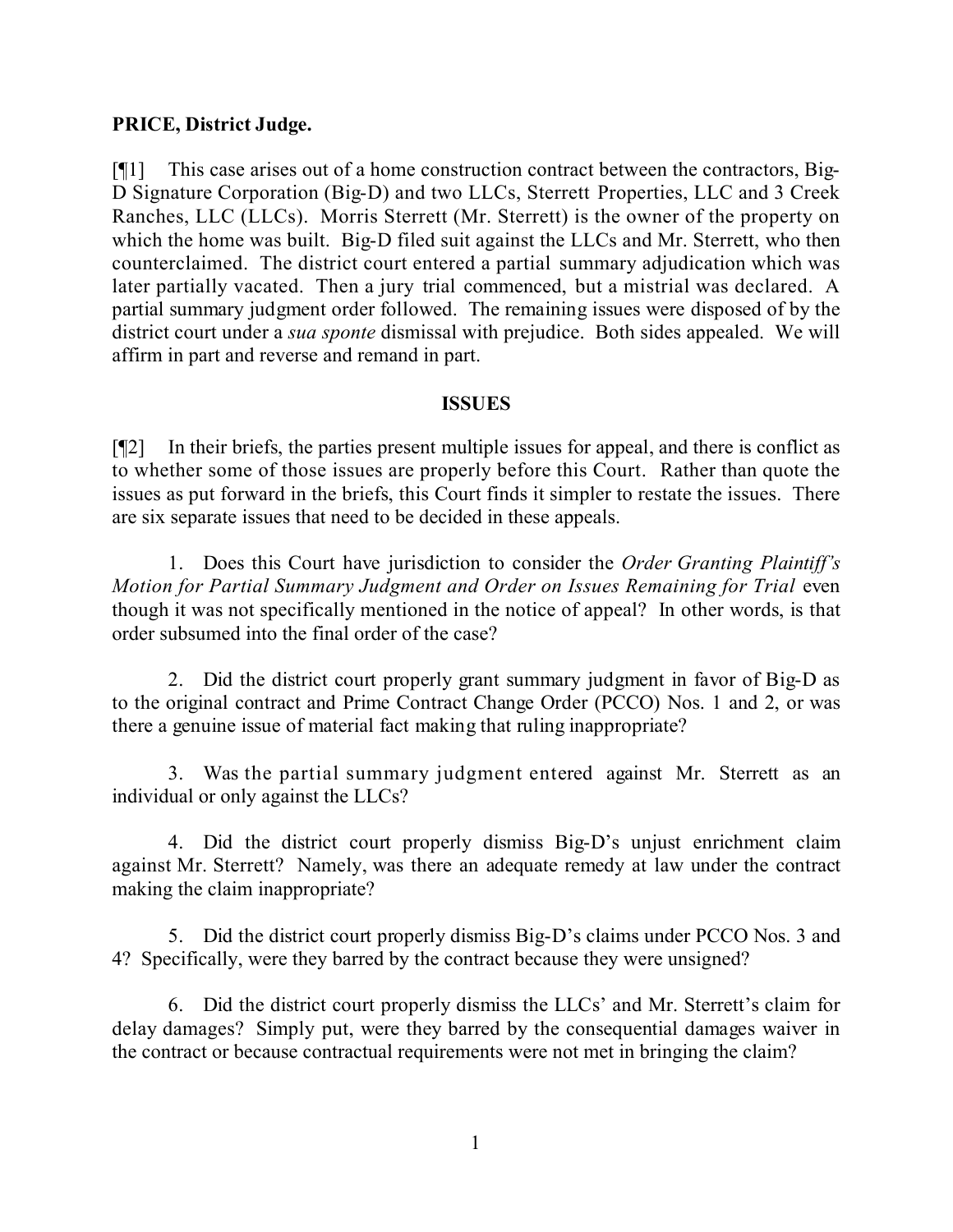# **FACTS**

[¶3] This case arises out of an AIA (American Institute of Architects) contract to build a home on Lot  $81<sup>1</sup>$ , which was entered into by the LLCs and Big-D on October 26, 2005. Mr. Sterrett is the owner of Lot 81. There are a number of contract provisions which are relevant to these appeals: First, the contract specifically allows for escalation costs, but bars consequential damages. Second, it contains an integration clause which states that the contract may be changed only by a modification. A modification is defined as a written agreement signed by both parties or a change order.<sup>2</sup> Finally, the contract contains a provision establishing the process for entering change orders.

[¶4] Two PCCOs were signed by both parties: No. 1 on November 7, 2006, and No. 2 on November 8, 2006. PCCO No. 2 contains a new contract value of \$1,509,811, which is handwritten and initialed. There were two more PCCOs which were proposed but never signed: No. 3, dated August 13, 2007, and No. 4, dated April 21, 2008. The LLCs have paid \$1,194,425.04 to Big-D for the home built on Lot 81.

[¶5] This suit was initiated on September 26, 2008, when Big-D filed a complaint alleging breach of contract and unjust enrichment against the LLCs and Mr. Sterrett.<sup>3</sup> Then, on November 3, 2008, the LLCs and Mr. Sterrett filed a counterclaim alleging breach of contract. The district court entered an *Order of Partial Summary Adjudication* on February 17, 2011, in which it made three rulings:

1. The LLCs and Mr. Sterrett are barred from bringing any claim for consequential damages.

2. The LLCs and Mr. Sterrett are barred from bringing claims related to Lots 75 and 85.<sup>4</sup>

3. The final contract amount is  $$1,509,811.00$  pursuant to PCCO No.  $2<sup>5</sup>$ 

[¶6] A jury trial commenced on March 14, 2011, and on March 15, 2011, was continued indefinitely in order for counsel to simplify the issues. Because of the long delay before the trial could be recommenced, a mistrial was ordered.

[¶7] The district court then entered an *Order Granting Plaintiff's Motion for Partial Summary Judgment and Order on Issues Remaining for Trial* on November 23, 2011, in which it made three rulings:

j

 $1$  Lot 81 is in the 3 Creek Ranch Subdivision in Teton County, Wyoming.

<sup>&</sup>lt;sup>2</sup> There are other modifications defined which are not relevant to this case.

<sup>&</sup>lt;sup>3</sup> There is also a promissory estoppel claim which is not relevant to these appeals.

<sup>4</sup> There were separate contracts for the homes built on these lots.

<sup>&</sup>lt;sup>5</sup> This part of the ruling was later set aside.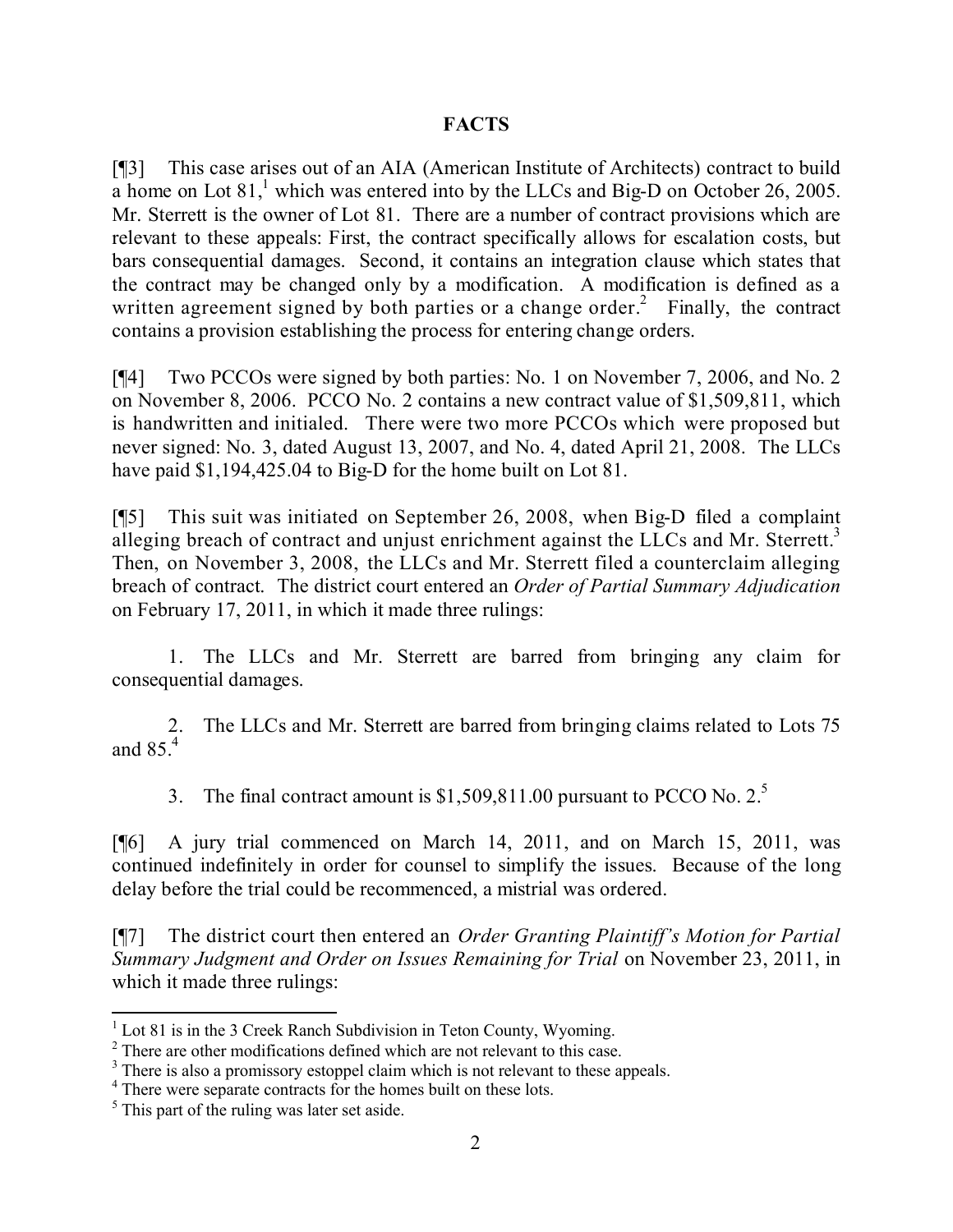1. There is a valid, express, unambiguous, enforceable contract modified by PCCO Nos. 1 and 2.

2. Total contract price is \$1,509,811.00.

3. The remaining issues for trial are Big-D's claims for breach of contract and unjust enrichment related to PCCO Nos. 3 and 4 and the LLCs' and Mr. Sterrett's counterclaims for breach of contract related to delay.

[¶8] Finally, the district court entered an *Order of Dismissal with Prejudice* on December 16, 2011, in which it made three rulings:

1. Big-D's breach of contract claim for PCCO Nos. 3 and 4 is dismissed for failing to follow the modification requirements of the contract.

2. Big-D's unjust enrichment claim against Mr. Sterrett is dismissed because there is an adequate remedy at law.

3. The LLCs' and Mr. Sterrett's breach of contract claim is dismissed for failure to meet the requirements of the contract in bringing the claim and as consequential damages, which were waived by the contract.

#### **STANDARD OF REVIEW**

[¶9] As there are multiple issues to be decided, there will be multiple standards of review.

[¶10] First, the standard of review on summary judgment is well known and has been set out as follows:

> We review a summary judgment in the same light as the district court, using the same materials and following the same standards. [*Snyder v. Lovercheck*, 992 P.2d 1079, 1083 (Wyo. 1999)]; *40 North Corp. v. Morrell*, 964 P.2d 423, 426 (Wyo. 1998). We examine the record from the vantage point most favorable to the party opposing the motion, and we give that party the benefit of all favorable inferences that may fairly be drawn from the record. *Id.* A material fact is one which, if proved, would have the effect of establishing or refuting an essential element of the cause of action or defense asserted by the parties. *Id.* If the moving party presents supporting summary judgment materials demonstrating no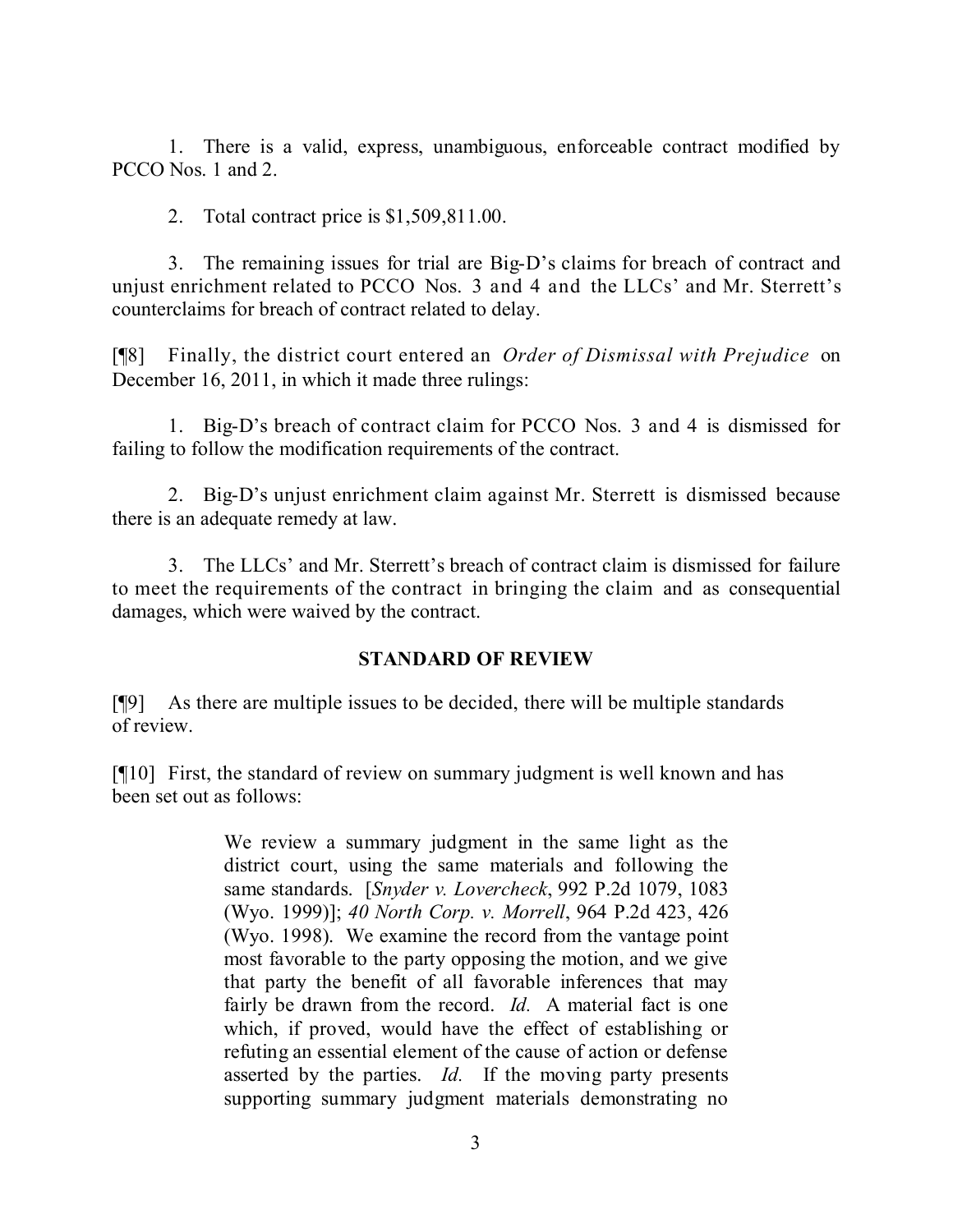genuine issue of material fact exists, the burden is shifted to the non-moving party to present appropriate supporting materials posing a genuine issue of a material fact for trial. *Roberts v. Klinkosh*, 986 P.2d 153, 155 (Wyo. 1999) [(*overruled in part on other grounds by Borns v. Voss*, 2003 WY 74, ¶ 17, 70 P.3d 262, 268-69 (Wyo. 2003))]; *Downen v. Sinclair Oil Corp.*, 887 P.2d 515, 519 (Wyo. 1994). We review a grant of summary judgment deciding a question of law de novo and afford no deference to the district court's ruling. *Roberts v. Klinkosh*, 986 P.2d at 156; *Blagrove v. JB Mechanical, Inc.*, 934 P.2d 1273, 1275 (Wyo. 1997).

*Lindsey v. Harriet*, 2011 WY 80, ¶ 18, 255 P.3d 873, 880 (Wyo. 2011).

*Wallace v. Pinnacle Bank-Wyo.*, 2012 WY 64, ¶ 11, 275 P.3d 1250, 1253-54 (Wyo. 2012).

[¶11] Second, the standard of review on *sua sponte* dismissals of claims and counterclaims has been stated as follows:

> Review of the dismissal of a counterclaim is *de novo.* "This Court evaluates the propriety of a dismissal by employing the same standards and by examining the same material as the district court, without a presumption of correctness to the conclusions reached below." *Askvig v. Wells Fargo Bank Wyo., N.A.*, 2005 WY 138, ¶ 11, 121 P.3d 783, 787 (Wyo. 2005) (internal citation omitted). We have addressed the standard of review regarding *sua sponte* dismissals:

> > *Sua sponte* motions to dismiss a complaint are recognized in Wyoming and upheld when the proper procedure is followed. *Osborn v. Emporium Videos*, 848 P.2d 237, 241–42 (Wyo. 1993). According to our standard of review, we will sustain a dismissal of a [counterclaim] by a trial court only if it shows on its face that the [counterclaimant] was not entitled to relief under any set of facts. In considering such a motion, the "facts alleged in the [counterclaim] are admitted and the allegations must be viewed in the light most favorable to [counterclaimant]." Dismissal is a drastic remedy and is sparingly granted. *Cranston*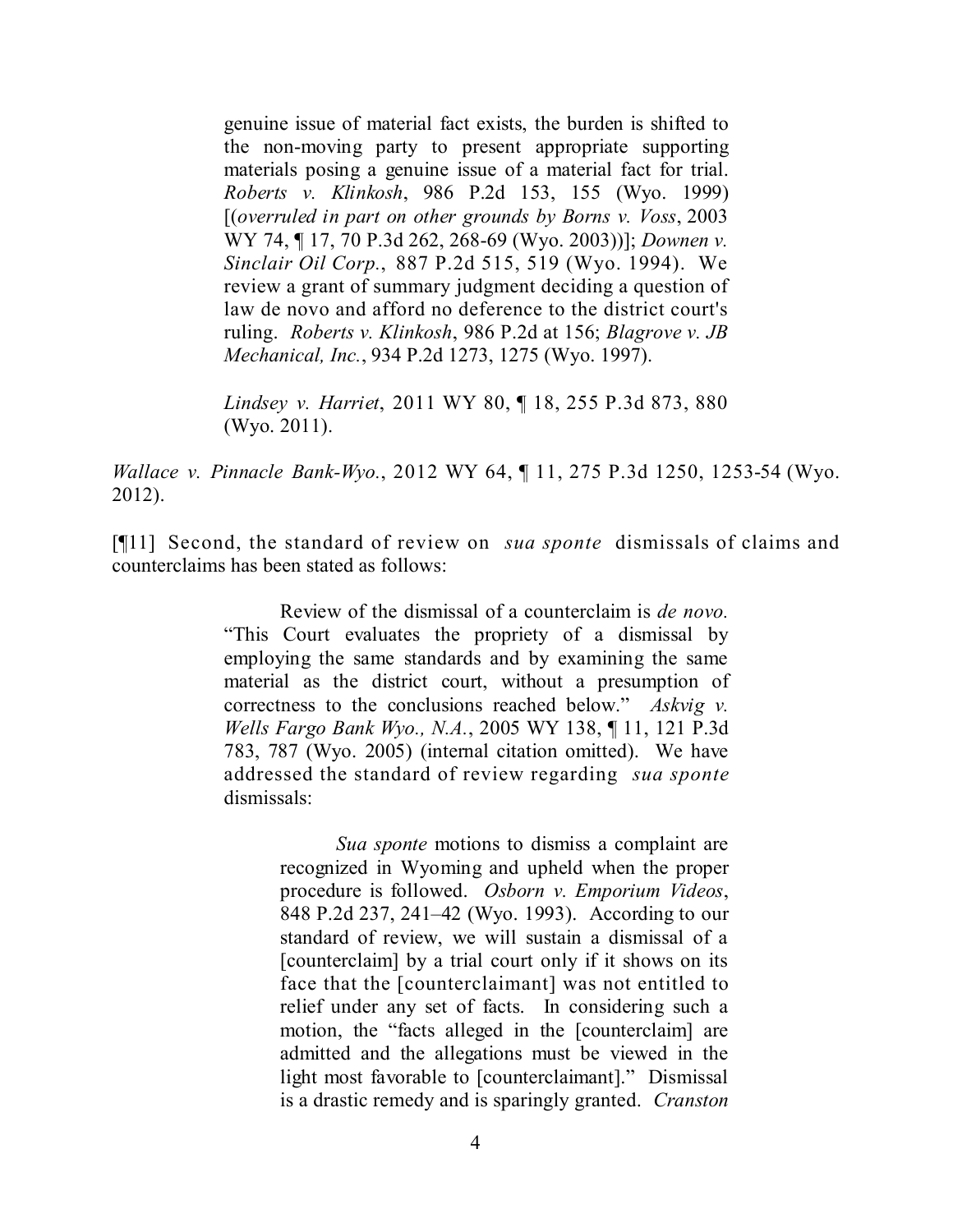*v. Weston County Weed and Pest Bd.*, 826 P.2d 251, 254-255 (Wyo. 1992); *Matter of Paternity of JRW*, 814 P.2d 1256, 1259 (Wyo. 1991) (quoting *Mostert v. CBL & Associates*, 741 P.2d 1090, 1092 (Wyo. 1987) (citations omitted)).

*Jackson v. Jackson*, 961 P.2d 393, 395 (Wyo. 1998).

*Jenkins v. Miller*, 2008 WY 45, ¶ 20, 180 P.3d 925, 932 (Wyo. 2008).

#### **DISCUSSION**

#### **1. Jurisdiction over the partial summary judgment order**

[¶12] Big-D spent much of its time, both in its briefs and at oral argument, claiming that the *Order Granting Plaintiff's Motion for Partial Summary Judgment and Order on Issues Remaining for Trial* is not properly before this Court because it was not identified in the notice of appeal or attached as an appendix as required by W.R.A.P. 2.07. The LLCs and Mr. Sterrett filed a *Motion to Amend Notice of Appeal* on September 17, 2012, to cure this. A response in opposition to the motion was filed on October 5, 2012. This Court finds that it has jurisdiction to consider the partial summary judgment order as part of these appeals. Therefore, the motion to amend is moot, and this Court will not make any comments or rulings as to that motion.

[¶13] The relevant portion of the rule is as follows:

# **2.07. Notice of appeal; contents.**

- (a) The notice of appeal shall:
	- . . . .

(2) Identify the judgment or appealable order, or designated portion appealed; and

. . . .

(b) In a civil case, the notice of appeal shall have as an appendix:

. . . .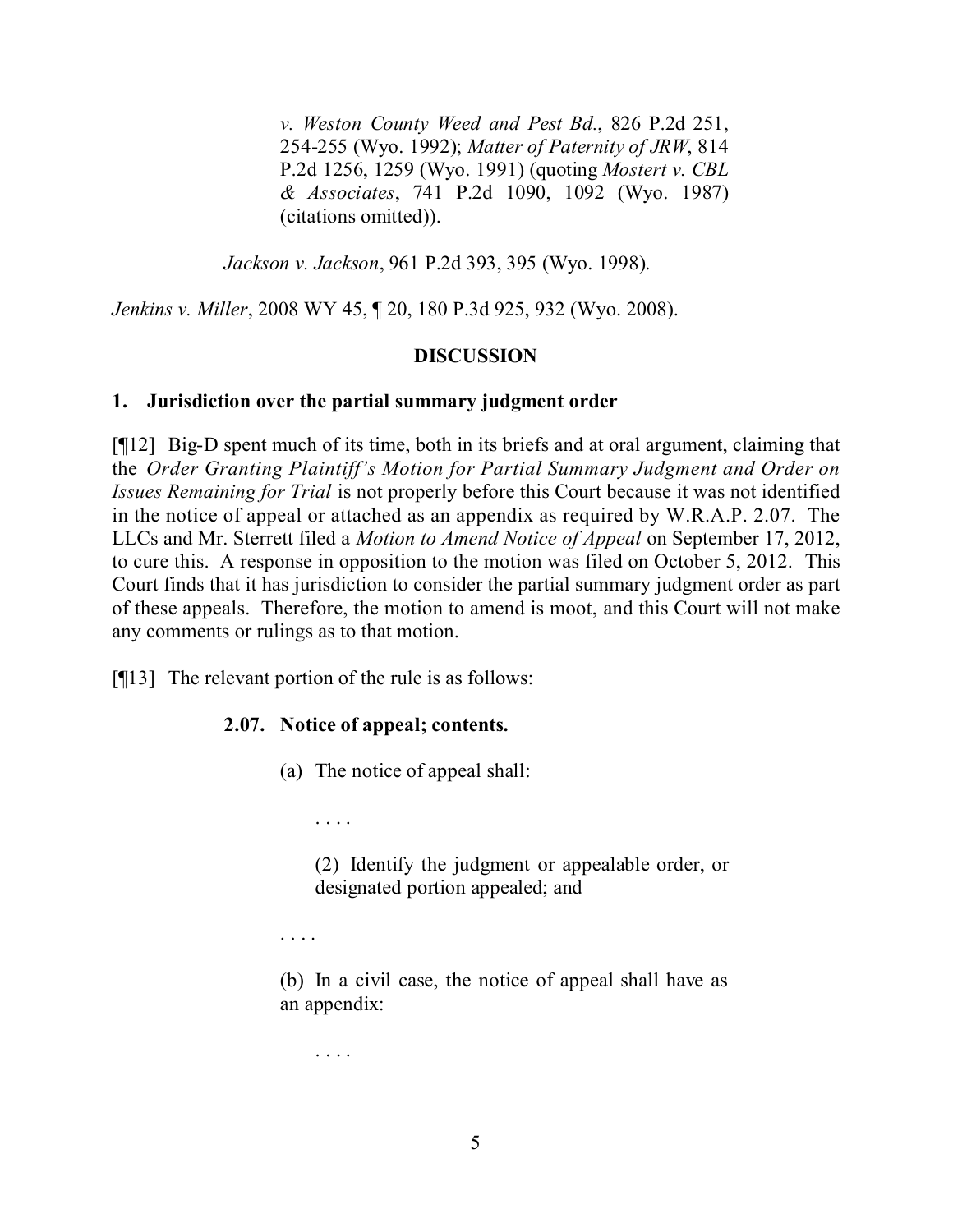(2) All orders or judgments disposing of claims for relief and all orders or judgments disposing of all claims by or against any party[.]

W.R.A.P. Rule 2.07.

[¶14] Big-D also cites to the recently decided *Evans* case as authority for dismissing this part of the appeal for lack of jurisdiction. That case held, "[T]he notice of appeal only perfects an appeal of the order(s) identified in the notice." *Evans v. Moyer*, 2012 WY 111, ¶ 18, 282 P.3d 1203, 1209 (Wyo. 2012). The *Evans* case cites two other cases: *Painovich v. Painovich*, 2009 WY 116, ¶ 11, 216 P.3d 501, 504 (Wyo. 2009) and *Nish v. Schaefer*, 2006 WY 85, ¶ 23, 138 P.3d 1134, 1143 (Wyo. 2006). *Evans*, 2012 WY 111, ¶ 18, 282 P.3d at 1209*.* This Court finds that all three of these cases are distinguishable from the case at bar.

[¶15] In *Evans*, the appellant filed the appeal on July 18, 2011, appealing orders that were entered in April and June of that same year. *Id.* at  $\parallel$  17, at 1209. The district court entered another order on October 7, 2011, and the appellant did not amend the notice of appeal to include this later order. *Id.* at ¶ 18, at 1209. This Court ruled that the order of October 7, 2011, that came *after* the notice of appeal, was not properly before it. *Id*.

[¶16] In *Painovich*, the district court denied a motion to vacate judgment pursuant to W.R.C.P. 60 and then later also denied another motion for relief filed by the same party under the same rule. 2009 WY 116,  $\P$  10-11, 216 P.3d at 504. When the appellant filed his notice of appeal, only the first order was included. *Id.* This Court ruled that claims and arguments related to the *later* order could not be considered in the appeal as W.R.A.P. 2.07 had not properly been followed. *Id.*

[¶17] In *Nish*, a judgment on a jury verdict was entered by the district court. 2006 WY 85, ¶ 22, 138 P.3d at 1142. Appellant filed a notice of appeal from that judgment. *Id. Later* the district court entered an order awarding all specific costs requested by the other party. *Id.* Appellant filed a notice of appeal challenging that decision. That appeal was dismissed after the appellant failed to submit a brief. *Id.* Appellant then included the costs issue from the second appeal in his brief on the first appeal. *Id.* This Court ruled that the costs issue could not be raised in the first appeal. *Id*. at ¶ 24, at 1143.

[¶18] The law, as put forward in these three cases, is that when an order comes after the final order, it must be included in the notice of appeal and attached as an appendix in order for it to be properly before this Court. That is, however, not the situation in the case at bar. In this case, the *Order Granting Plaintiff's Motion for Partial Summary Judgment and Order on Issues Remaining for Trial* came well before the *Order of Dismissal with Prejudice*, which is the final order that was in the notice of appeal. This Court has previously considered this situation and found that orders entered prior to the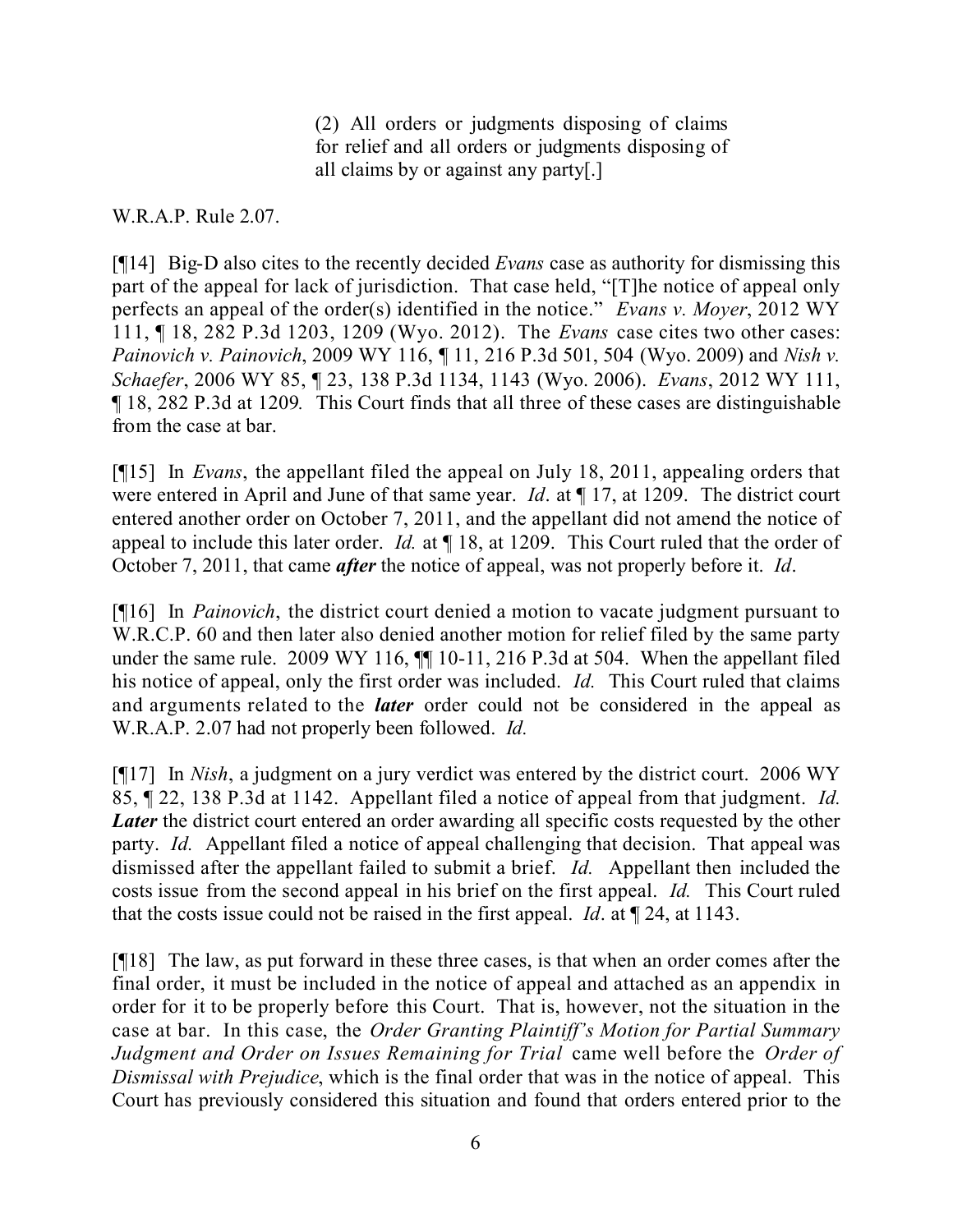final judgment order are subsumed and do not need to separately be appealed from the final order.

> An appealable order is "[a]n order affecting a substantial right in an action, when such order, in effect, determines the action and prevents a judgment." W.R.A.P. 1.05(a). Generally, interlocutory orders merge into the final order. *See State Farm Mut. Auto. Ins. Co. v. Shrader*, 882 P.2d 813, 820 (Wyo. 1994). "[A] notice of appeal that names the final judgment is sufficient to support review of all earlier orders that merge in the final judgment under the general rule that appeal from a final judgment supports review of all earlier interlocutory orders." 16A Wright, Miller & Cooper, *Federal Practice and Procedure*: Jurisdiction 3d § 3949.4, at 72 (1999).

*Kruckenberg v. Ding Masters, Inc.*, 2008 WY 40, ¶ 11, 180 P.3d 895, 899 (Wyo. 2008). *See also Aviat Aircraft, Inc. v. Saurenman*, 2009 WY 98, ¶ 1, 213 P.3d 956, 957 (Wyo. 2009) ("[Appellant] actually appealed from a decision of the district court that was made independent of, but which was subsumed into, the above identified 'Judgment.'"); *GGV v. JLR*, 2005 WY 14, ¶ 15, 105 P.3d 474, 480 (Wyo. 2005) ("[E]arlier orders of the district court were subsumed into the current orders issued on the same subject."); *Seid v. Seid*, 2001 WY 137, ¶ 19, 36 P.3d 1167, 1177 (Wyo. 2001) ("[W]e conclude that the order was also subsumed into the district court's final order of October 6, 2000, and thus the appeal was timely.").

[¶19] This Court finds that the *Order Granting Plaintiff's Motion for Partial Summary Judgment and Order on Issues Remaining for Trial* issued by the district court is subsumed into the final *Order of Dismissal with Prejudice*. Therefore, the partial summary judgment order is properly on appeal, and this Court has jurisdiction to consider it.

# **2. Summary judgment as to the original contract and PCCO Nos. 1 and 2**

[¶20] The district court found that there was no genuine issue of material fact as to the original contract and PCCO Nos. 1 and 2. It, therefore, granted summary judgment in favor of Big-D on those contract issues. This Court has reviewed all of the facts in the light most favorable to the party opposing the motion and finds that the district court ruled correctly.

[¶21] The LLCs and Big-D entered into a valid contract which contained a provision for change orders to be entered. Both PCCO Nos. 1 and 2 were signed by the LLCs and Big-D. It is apparent that the contract amount on PCCO No. 2 was agreed to as it was written in and then initialed. Mr. Walker, agent for the LLCs, testified in his deposition that the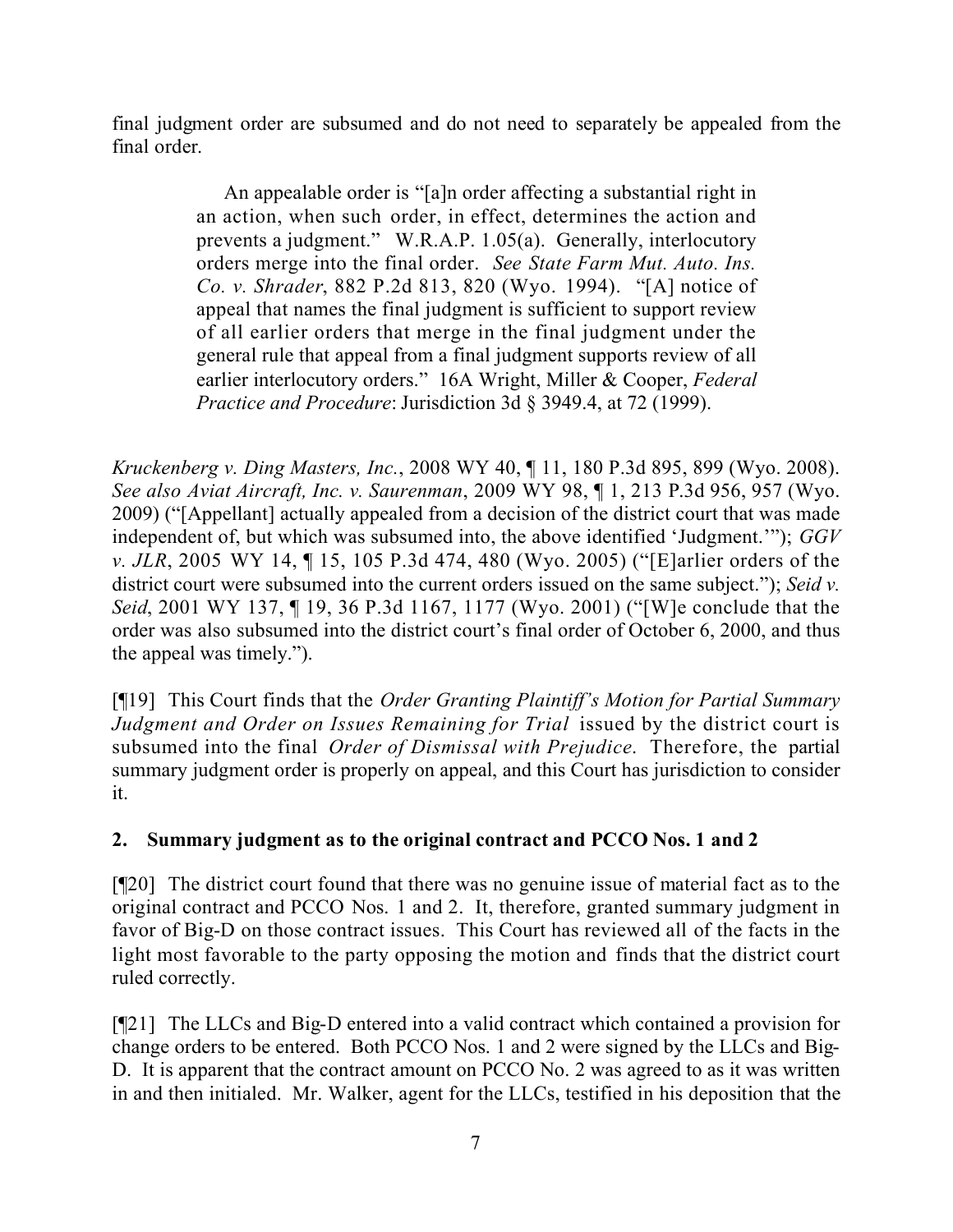revised contract amount is \$1,509,811 as it appears in PCCO No. 2. He was asked why he signed PCCO No. 2, and he said, "because it's accurate." This Court is satisfied that Big-D has established all of the essential elements of its contract claims against the LLCs as relates to the original contract and PCCO Nos. 1 and 2. This then shifts the burden to the LLCs to demonstrate that there is a genuine issue of material fact.

[¶22] The LLCs' contention, in their brief in opposition to the motion for partial summary judgment, can be summarized in one argument–that Mr. Walker signed PCCO Nos. 1 and 2 with the understanding that further change orders would occur that would bring the price down. Then on appeal to this Court, the LLCs argue that the partial summary judgment cannot stand because the original contract was modified by the conduct of the parties. This Court will consider each of these contentions in turn.

[¶23] First, the LLCs argue that the PCCOs were signed with the understanding that future change orders would follow. Mr. Walker testified in his deposition that:

> This -- this change order here, which brings it to 1509, has a bunch of approved change orders in it, but it doesn't have all the approved change orders. And here's the issue: There was [sic] a significant amount of change orders that were price deducts, value engineering things that we changed in order to save money.

> And we have pending change orders here. There was [sic] huge credits. And I wanted to get the credits -- because this is an inaccurate number because the credits aren't there. I wanted to get the credits in there so we can get to the actual contract number. They would never give me the credits without giving me the extension along with it in the same change order.

> And I always said, that's not fair. The credits are agreed to already.

His deposition testimony is contradictory. At one point, he said the total in PCCO No. 2 is accurate and at another time said it was inaccurate. However, the important point to this Court is that when he testified the number was inaccurate, it was because owed credits would be included in future change orders. That leads this Court to believe that the figure in PCCO No. 2 is accurate as far as what was agreed at that time. Mr. Walker signed the change order and initialed the handwritten figure. Therefore, it is not a genuine issue of material fact as to the amount at that time. Any credits that were to be applied in future PCCOs were a separate issue that related to PCCO Nos. 3 and 4, which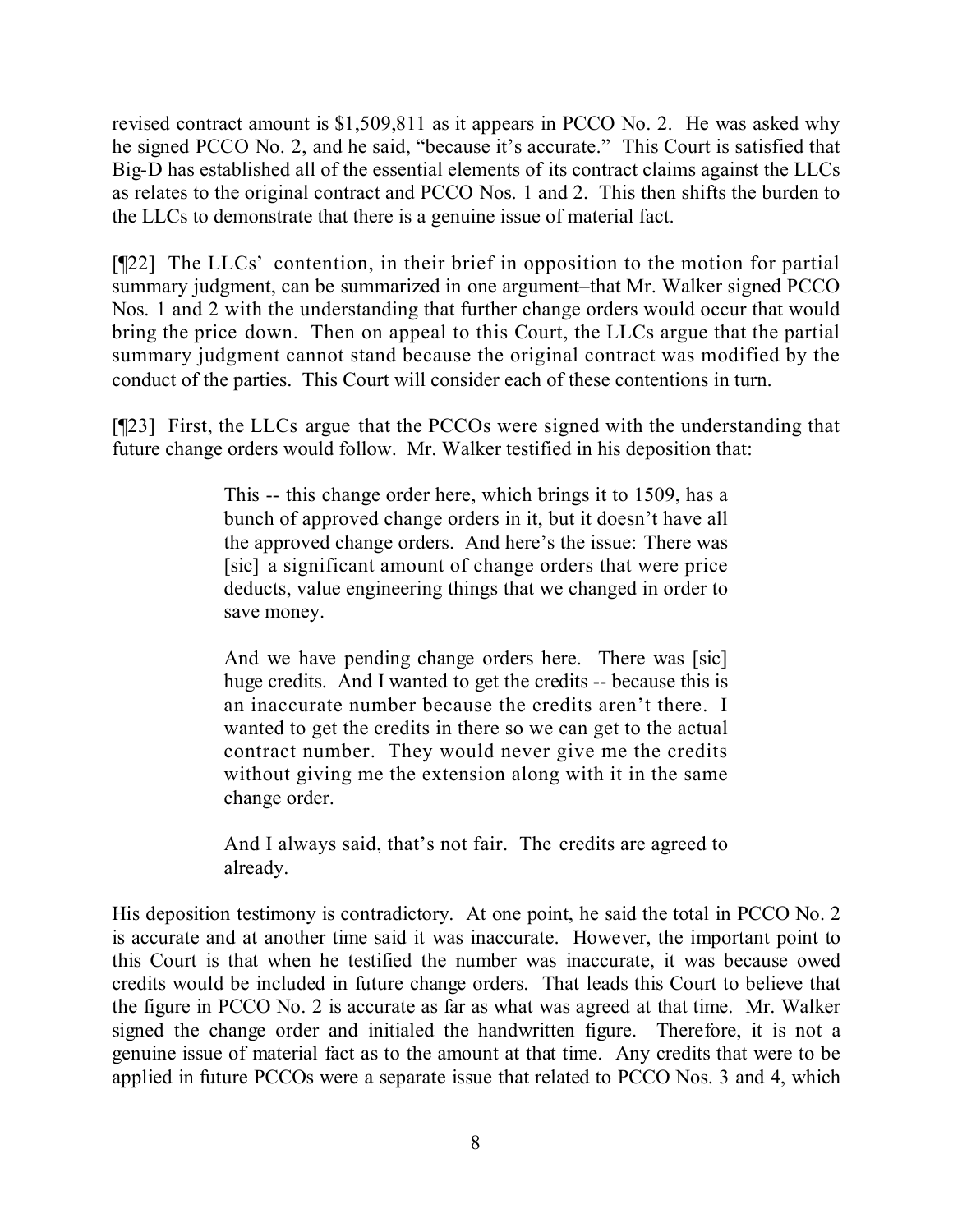were not decided in the summary judgment order. It is also important to note that the LLCs do not argue or claim that there was any fraud involved in signing PCCO No. 2.

[¶24] Second, the LLCs argue that the contract was modified through mutual conduct. They believe it was modified in five ways:

- 1. Building permits were not obtained in two weeks.
- 2. All construction was not finished by August 2006.
- 3. The guaranteed maximum price was exceeded.
- 4. Big-D's obligation to credit the LLCs.
- 5. Big-D's promise to credit the LLCs for overpayment on the Lot 85 home.

This Court does not find that any of these create a genuine issue of material fact as to the contract or PCCO Nos. 1 and 2. The first three alleged modifications are all facts of which all parties were aware when PCCO Nos. 1 and 2 were signed and, therefore, have been taken care of through those change orders. The fourth alleged modification has already been discussed as being part of PCCO Nos. 3 and 4. Finally, the fifth alleged modification is not relevant to this case as the contract for the home on Lot 85 is a separate issue that is part of another suit.

[¶25] This Court concludes that the district court properly entered its order of partial summary judgment in favor of Big-D against the LLCs on the original contract and PCCO Nos. 1 and 2 as there is no genuine issue of material fact.

# **3. Judgment against Mr. Sterrett**

[¶26] The district court's ruling on this issue is confusing. Big-D's motion for summary judgment requests judgment against the LLCs on the original contract and PCCO Nos. 1 and 2, and against Mr. Sterrett on the unjust enrichment claim. The district court's *Order Granting Plaintiff's Motion for Partial Summary Judgment and Order on Issues Remaining for Trial* says, "[Big-D's] Motion for Partial Summary Judgment is granted[.]" Later the same order says, "[The LLCs and Mr. Sterrett] owe [Big-D] the outstanding balance on the Prime Contract and Prime Contract Change Order Nos. 1 and 2." Finally, in the section on the remaining issues for trial, the order says, "[Big-D's] claims for breach of contract and unjust enrichment related to Prime Contract Change Orders Nos. 3 and 4[.]" It appears that the district court granted summary judgment on the unjust enrichment claim as to the original contract and PCCO Nos. 1 and 2. However, the district court's *Order of Dismissal with Prejudice* says that Big-D's unjust enrichment claims still remained after the partial summary judgment order and it then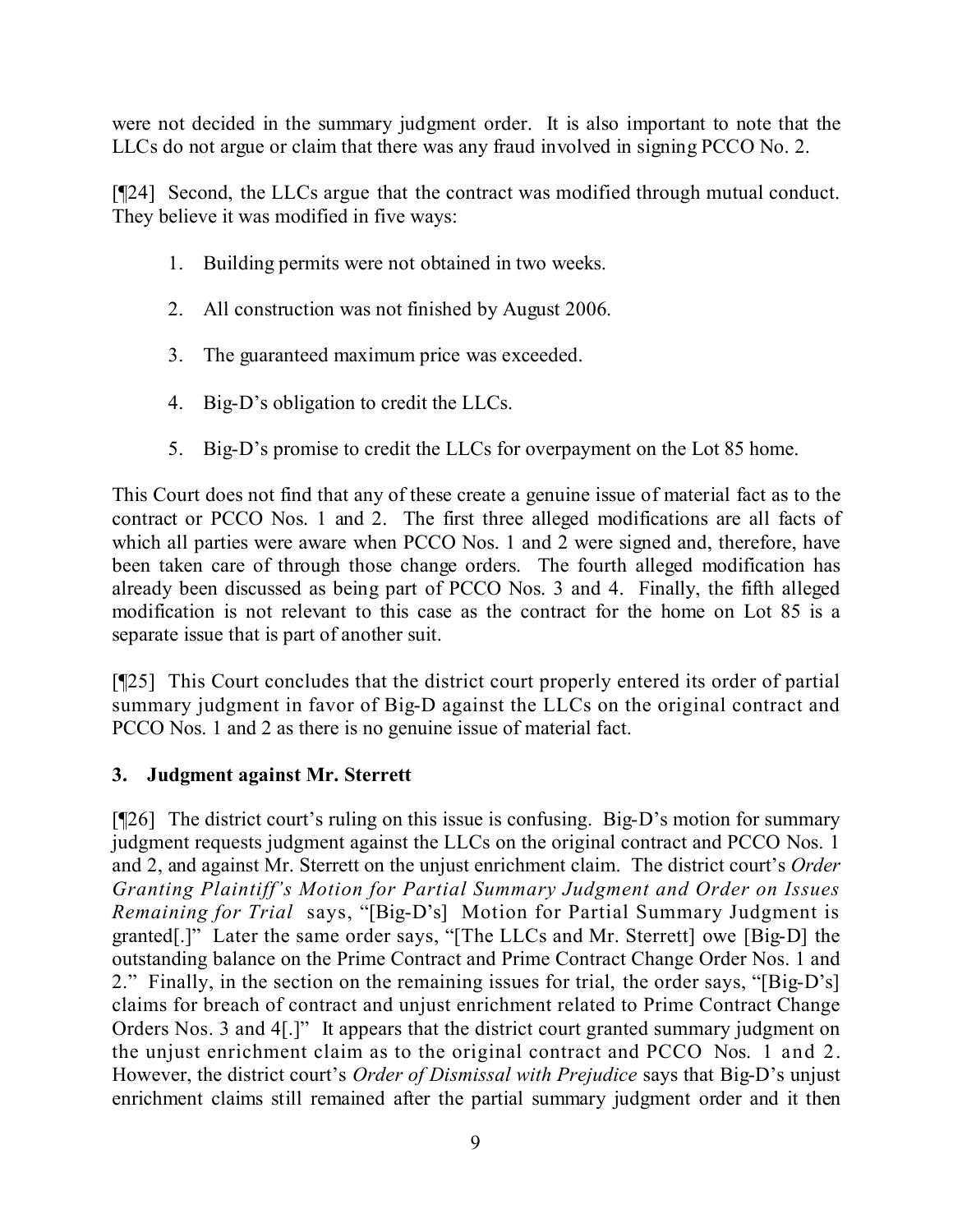goes on to dismiss the unjust enrichment claims. This leads this Court to find that even though the partial summary judgment order appears to grant the unjust enrichment claim as to the original contract and PCCO Nos. 1 and 2, it does not.

[¶27] This leaves the question as to whether Mr. Sterrett is individually liable for the amount granted in the partial summary judgment. This Court finds that he is. This topic was extensively covered in oral argument and counsel for Mr. Sterrett made several comments that are important:

> COUNSEL: He [Mr. Sterrett] filed an affidavit, and he said when there were representatives managing these projects for Sterrett Properties and 3 Creek Ranches, "They acted on my behalf." So he's bound, and that's in the record at 927-930. So this isn't an instance where we have somebody whose, um, you know, there's gonna be a judgment and they're not gonna be responsible. There's already a document of record in which he says, "This is, these are my projects. This is gonna be my responsibility." So even though they're contracted in an LLC, he signed an affidavit that says, "These are my projects."

. . . .

. . . The only thing we do have in the record is Mr. Sterrett saying, "These are my entities."

. . . .

JUSTICE BURKE: That's only true if that contract binds Mr. Sterrett individually, and you're conceding that it does?

COUNSEL: Well that affidavit, I think they would have a pretty good argument that his actions, through those representatives, through the LLCs, arguably binds him. They might be able to argue that, that's not resolved.

JUSTICE BURKE: Are you conceding it?

COUNSEL: You know, I suppose, yes.

[¶28] Although counsel for Mr. Sterrett indicated that the affidavit of Mr. Sterrett is in the record, it is not. The document to which counsel refers is the *Defendants' Motion to*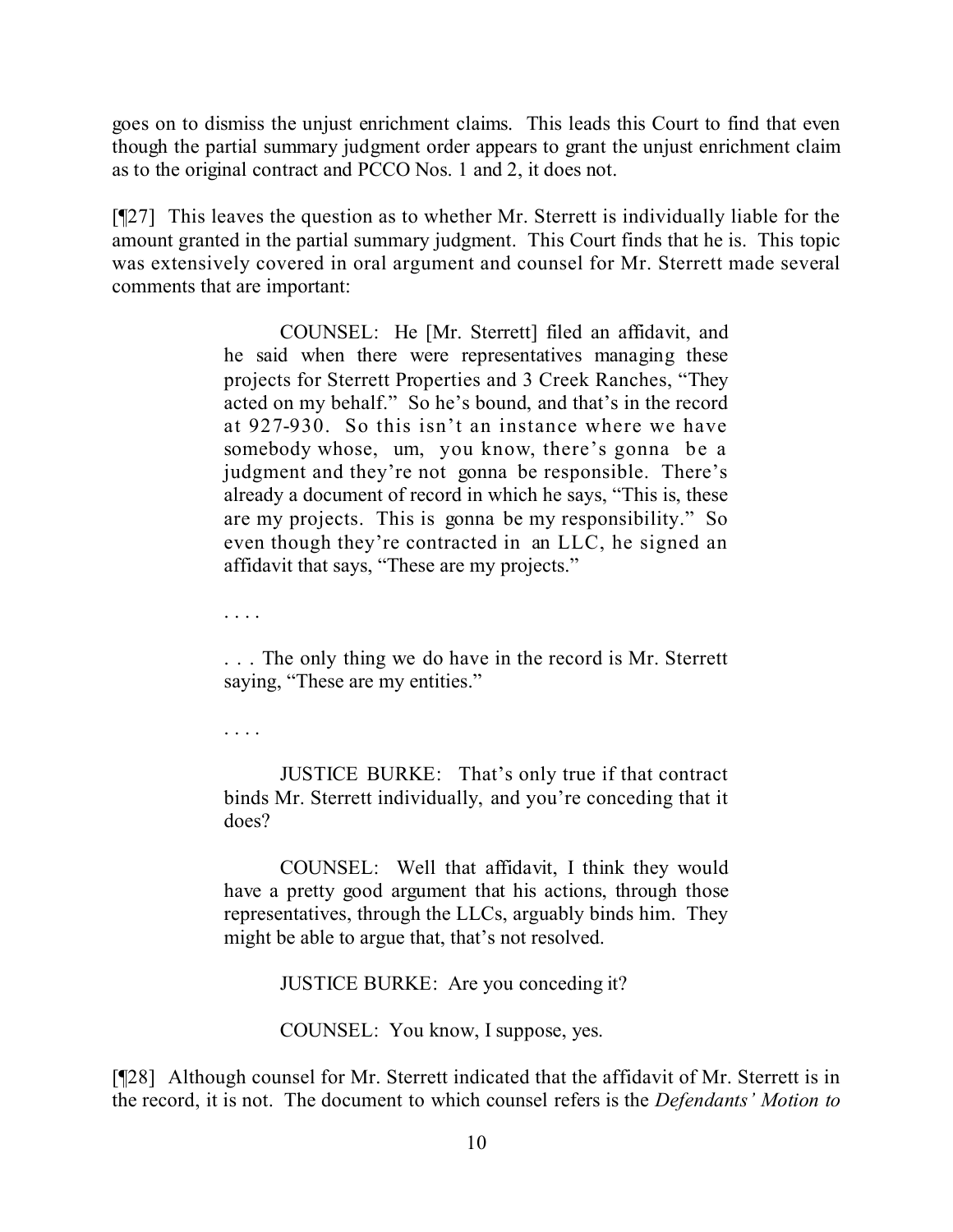*Quash and Excuse Party*. That document does refer to an affidavit of Mr. Sterrett, but the affidavit is not attached. Therefore, this Court is unaware of exactly what the affidavit says. However, counsel describes the affidavit in enough detail that this Court will find that Mr. Sterrett is bound individually by the contract. This is in fact what counsel for Mr. Sterrett unequivocally concedes.

[¶29] This finding is supported by precedent as illustrated by the following case:

A judicial admission is an express waiver made in court by a party or his attorney conceding the truth of an alleged fact. *Kohne v. Yost*, 250 Mont. 109, 818 P.2d 360, 362 (1991). Under the right circumstances, an admission made by an attorney can be binding upon his client and constitute the basis for a verdict. *Childs v. Franco*, 563 F. Supp. 290, 292 (E.D. Pa. 1983); *Larson v. A.T.S.I.*, 859 P.2d 273, 275 (Colo. Ct. App. 1993); *see also World Mart, Inc. v. Ditsch*, 855 P.2d 1228, 1237 (Wyo. 1993). Such an admission can be made in closing argument. *Childs*, 563 F. Supp. at 292; *World Mart, Inc.*, 855 P.2d at 1237; *Kohne*, 818 P.2d at 362.

In order to be considered an admission, the attorney's statement must be unequivocal. *Childs*, 563 F. Supp. at 292; *Baxter v. Gannaway*, 113 N.M. 45, 822 P.2d 1128, 1133 (Ct. App.), *cert. denied,* 113 N.M. 16, 820 P.2d 1330 (1991). An admission is a declaration relating to factual matters; a statement of personal opinion is not an admission. *Baxter*, 822 P.2d at 1133; *Larson*, 859 P.2d at 276. In determining whether a statement made by counsel is an admission, we must consider the circumstances of the case and the context of the statements. *Baxter*, 822 P.2d at 1133; *Kohne,* 818 P.2d at 362. If ambiguity or doubt exists as to whether or not the attorney's statement was an admission, we presume that the attorney did not intend to make a judicial admission during his argument. *Baxter*, 822 P.2d at 1133.

*Francis v. Pountney*, 972 P.2d 143, 147 (Wyo. 1999).

[¶30] For these reasons, this Court concludes that the partial summary judgment should be entered by the district court against both the LLCs and Mr. Sterrett, making Mr. Sterrett personally liable for the amount of the original contract, plus PCCO Nos. 1 and 2, including the interest on those amounts. Upon remand, the order shall be modified to clearly reflect that the judgment is against the LLCs and Mr. Sterrett.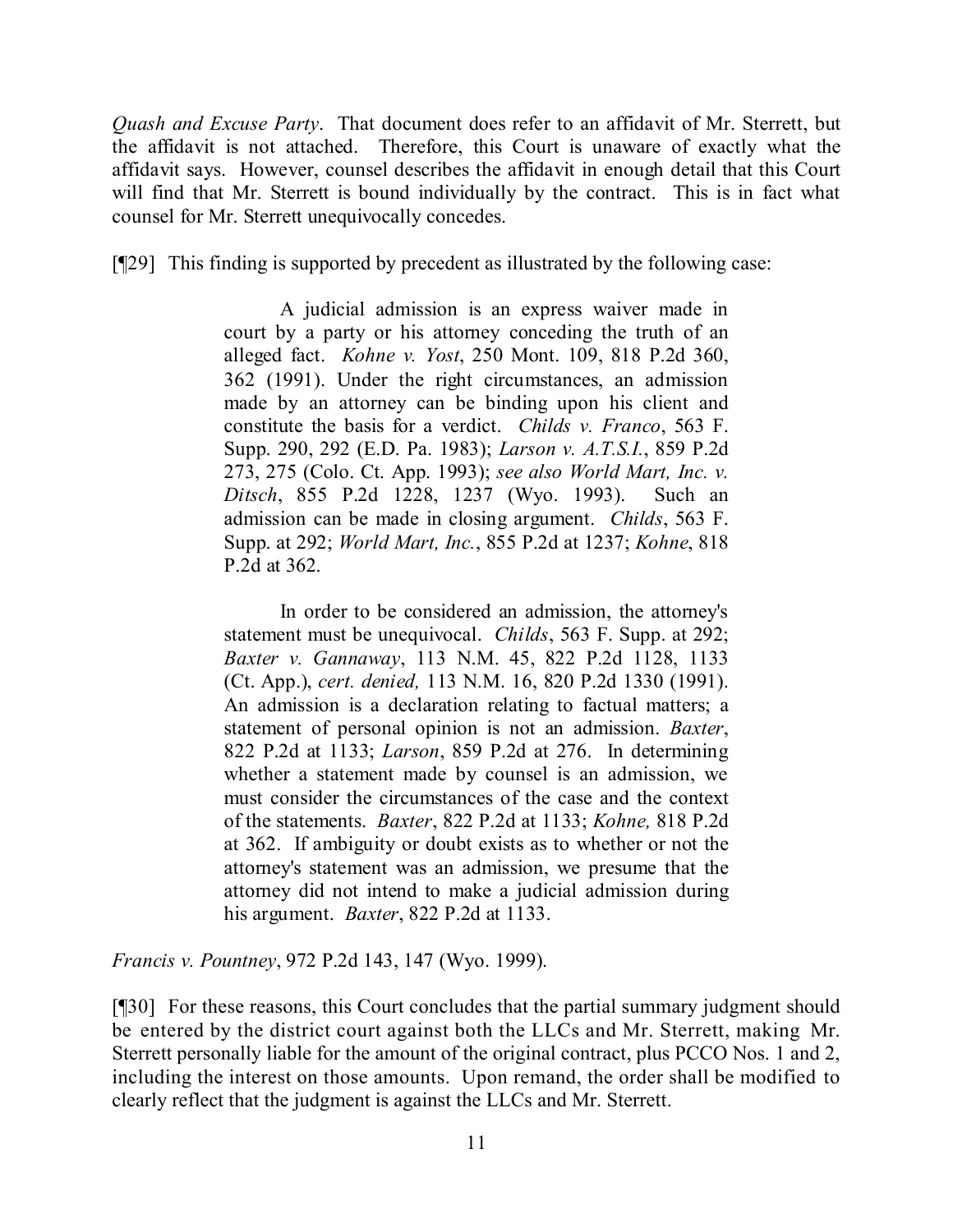# **4. Unjust enrichment claims**

[¶31] Because this Court has found that Mr. Sterrett is individually liable under the contract and the PCCOs, the unjust enrichment claims put forward by Big-D are determined above and need not be discussed further.

# **5. Dismissal of claim related to PCCO Nos. 3 and 4**

[¶32] The district court dismissed Big-D's contract claims related to PCCO Nos. 3 and 4 because it found that the contract only allowed for modification through the written modification process. The district court found that since PCCO Nos. 3 and 4 were not signed by both parties, the modification process was not followed, and they therefore were not valid modifications to the contract. This Court finds that this issue should be remanded to the district court.

[¶33] Big-D argues that PCCO Nos. 3 and 4 were agreed to both verbally and through email by the LLCs, but they then refused to sign them. Furthermore, they claim that the contract was modified by the mutual conduct of the parties. The first thing this Court must discuss is whether a contract with an integration clause such as the one involved in this case can be modified through oral agreement or by mutual conduct of the parties.

> The rule followed by the courts generally, with some authority to the contrary, is that unless a contract is required by law to be in writing, the contract can be modified orally, even though it provides that it can be modified only in writing.

17A Am. Jur. 2d *Contracts* § 514 (2004). Wyoming follows the general rule as evidenced by the following case:

> There are two illustrative Wyoming cases dealing with mutual agreements to vary the terms of a written contract. Both rely on the concept that:

> > As a general rule, if the parties mutually adopt a mode of performing their contract differing from its strict terms or if they mutually relax its terms by adopting a loose mode of executing it, neither party can go back upon the past and insist upon a breach, because it was not fulfilled according to its letter.

*Quin Blair Enterprises, Inc. v. Julien Construction Co.*, 597 P.2d 945, 951 n. 6 (Wyo. 1979) (emphasis removed); *Schuler*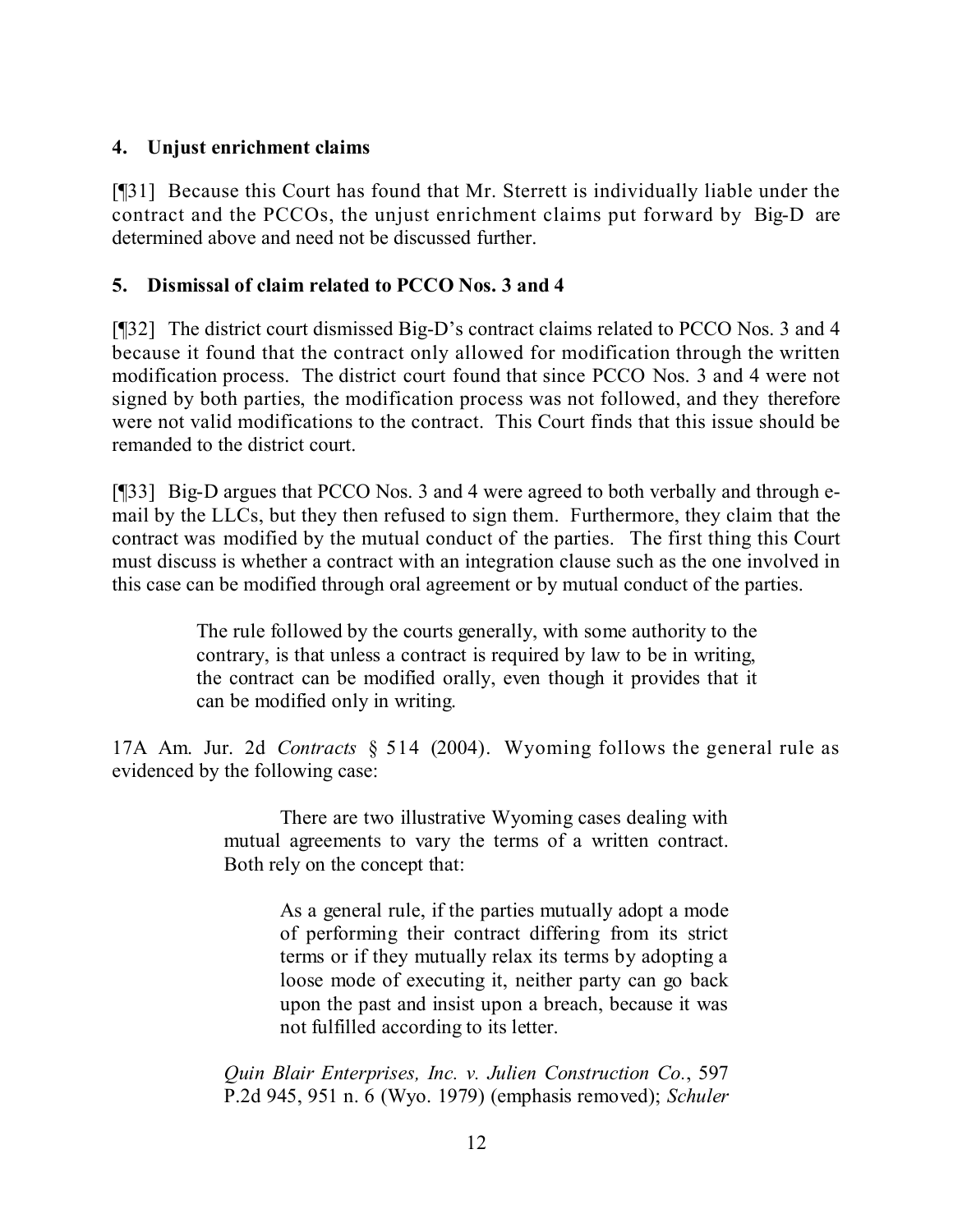*v. Community First Nat'l Bank*, 999 P.2d 1303, 1305 n. 1 (Wyo. 2000). Applying this general rule, however, the cases reached different results. In the first, "there was never any *mutual* agreement" to change the contract, only "unilateral disregard" of certain contract terms. *Quin Blair*, 597 P.2d at 951 (emphasis in original). We therefore enforced the contract as written. In the second, there was unchallenged evidence that the parties had made an oral agreement to change the contract terms, and they had taken actions consistent with the altered terms. *Schuler*, 999 P.2d at 1305. We therefore affirmed the trial court's summary judgment enforcing the terms of the new oral agreement.

*PBS Enterprizes, Inc. v. CWCapital Asset Mgmt., LLC*, 2008 WY 53, ¶ 9, 183 P.3d 1140, 1142-43 (Wyo. 2008). Accordingly, in order for a written contract to be modified without another writing, two elements must be met: First, there must be evidence that the parties orally modified the contract terms, and second, the parties have taken actions consistent with the new terms.

[¶34] This claim was dismissed by the district court *sua sponte*, which means that if there are any facts under which Big-D could get relief, then the ruling should be reversed. This Court finds that there are facts under which Big-D could get relief. Therefore, the ruling of the district court will be reversed. On remand, Big-D will have the burden of proving that there was a mutual oral agreement as to the terms in PCCO Nos. 3 and 4, and that both sides had taken action consistent with that agreement.

[¶35] There is one more issue that must be discussed in conjunction with PCCO Nos. 3 and 4. That is the issue of escalation costs and consequential damages. Big-D classifies much of what is included in these change orders as escalation costs, which are permitted under the contract. On the other hand, the LLCs and Mr. Sterrett classify those same costs as consequential damages which are barred by the contract. This Court declines to go through PCCO Nos. 3 and 4 item by item to determine which are escalation costs and which are consequential damages. That will be a task for the district court on remand.

[¶36] Finally, this Court also notes that the previous holding of this opinion that Mr. Sterrett is individually liable for the original contract and PCCO Nos. 1 and 2 will also apply to PCCO Nos. 3 and 4. Therefore, any liability found on remand against the LLCs will also be against Mr. Sterrett as an individual.

# **6. Dismissal of claim for damages caused by delay**

[¶37] The district court dismissed the LLCs' and Mr. Sterrett's claims for damages caused by delay for two reasons: First, it found the claim barred because they failed to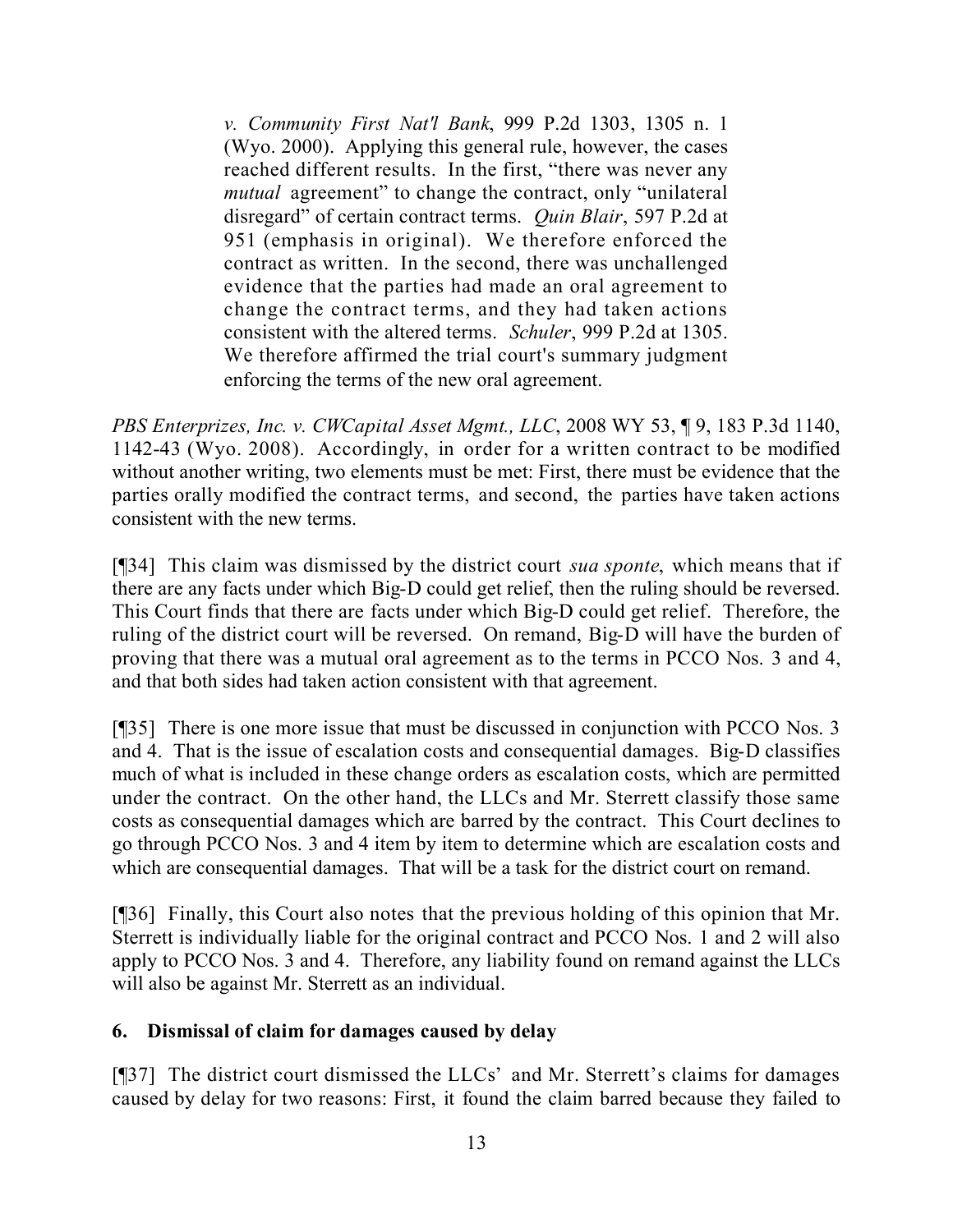meet the contractual requirements for bringing the claim. Second, it found the claim barred because of the contractual waiver of consequential damages. This Court finds this claim was properly dismissed.

[¶38] This Court will first discuss whether the claim is barred by the contractual waiver of consequential damages. The contract sets forth the waiver as follows:

> § 4.3.10 Claims for Consequential Damages. The Contractor and Owner waive Claims against each other for consequential damages arising out of or relating to this Contract. This mutual waiver includes:

> .1 damages incurred by the Owner for rental expenses, for losses of use, income, profit, financing, business and reputation, and for loss of management or employee productivity or of the services of such persons[.]

The damages claimed by the LLCs and Mr. Sterrett are set out in their counterclaim. They claim that delay by Big-D caused the following:

> [T]he Sterrett Defendants have been unable to sell the projects as anticipated and missed the opportunity to sell the projects when the market was appropriate[.]

These damages, as set out by the LLCs and Mr. Sterrett, fall under the waiver as loss of income and/or profit. Therefore, the claim is barred by the contract. This Court finds that there is no set of facts under which the LLCs and Mr. Sterrett can obtain relief; therefore, the district court's *sua sponte* dismissal of this claim was appropriate.

[¶39] Since the claim is barred by the contract, there is no reason for this Court to determine if the claim was properly brought under the contract.

# **CONCLUSION**

[¶40] We find that the *Order Granting Plaintiff's Motion for Partial Summary Judgment and Order on Issues Remaining for Trial* entered by the district court is properly before this Court because it was subsumed into the final *Order of Dismissal with Prejudice*. We also find that there are no genuine issues of material fact as to the original contract and PCCO Nos. 1 and 2. The *Order Granting Plaintiff's Motion for Partial Summary Judgment and Order on Issues Remaining for Trial* entered by the district court is affirmed as to that issue. Furthermore, this Court finds that Mr. Sterrett is individually liable under the contract and the PCCOs because his counsel conceded the point after referring to his affidavit in which he admitted it was his project.